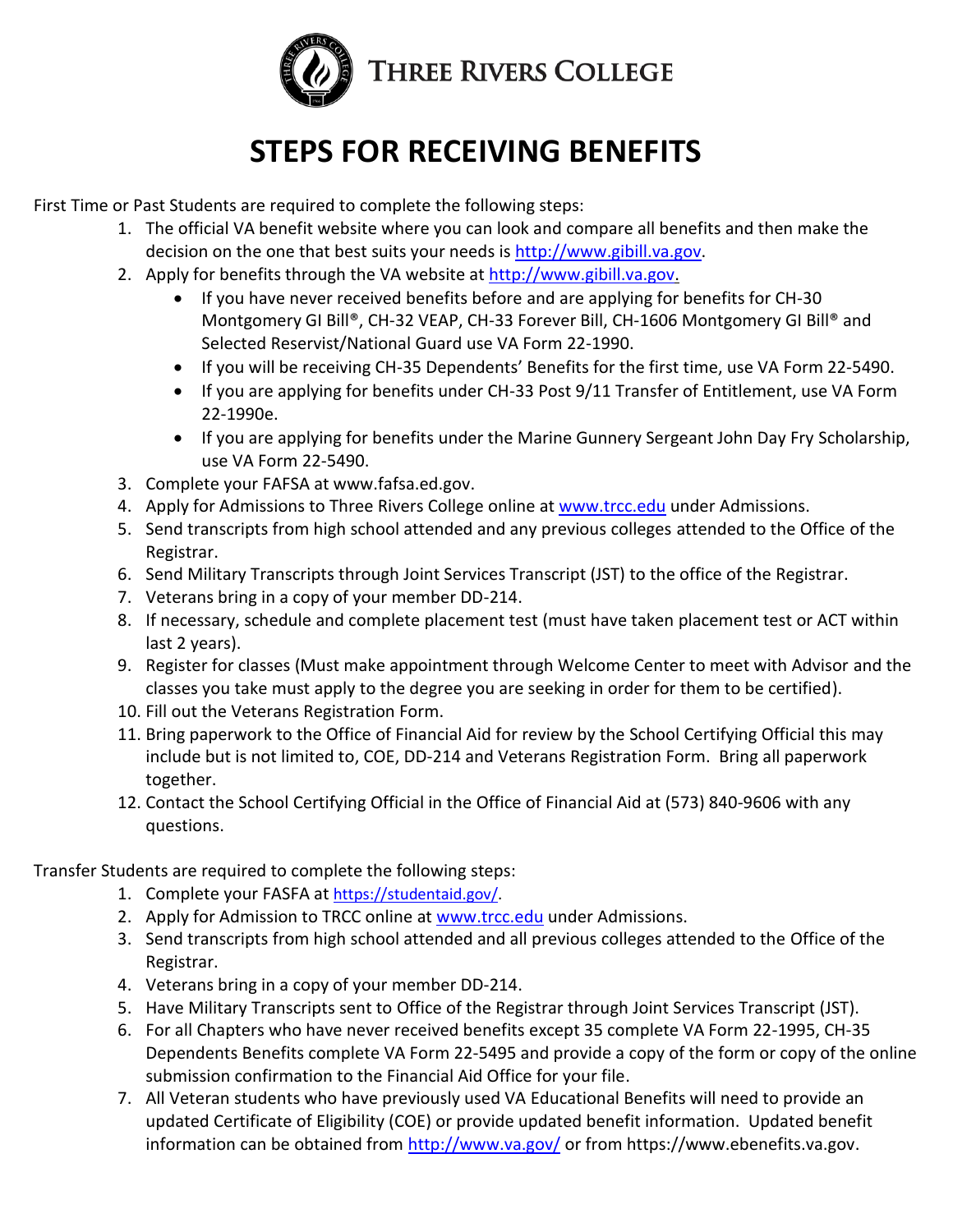- 8. Meet with Advisor and register for classes (the classes you take must apply to the degree you are seeking in order for them to be certified).
- 9. Fill out the Veteran Registration Form.
- 10. Submit all paperwork to the Financial Aid Office for review by the School Certifying Official or to the external location in which you have registered for classes – Turn in all documents together.
- 11. Contact the School Certifying Official in the Financial Aid Office at (573) 840-9606 with any questions.

Returning Students are required to complete the following steps:

- 1. Meet with Advisor and register for classes.
- 2. Each semester you will need to fill out the Veterans Registration Form and submit all paperwork to the Financial Aid Office or to the external location in which you registered for classes for review by the School Certifying Official.
- 3. Once yearly complete your FASFA at <https://studentaid.gov/>.

Information below provides a summary of each VA program as well as documentation that should be submitted to the Office of Financial Aid.

### Chapter 30 – Montgomery GI Bill® Active Duty

This program provides benefits to individuals who have at least (2) two years of active duty service. The monthly benefit paid to you is based on the type of training you take, length of your service, your category, and any college fund eligibility. Entitlement period is 36 months. Benefits usually expire 10 years from last discharge or separation but the time limit could be less depending on the situation. Active duty service-members and veterans enrolled in Three Rivers College regardless of residence location will be charged in-district tuition rates.

- Certificate of eligibility received from the VA
- Veterans Registration Form (each semester)

## Chapter 31 – Vocational Rehabilitation /Disabled Veterans

Eligibility for this program is determined by the U.S. Department of Veterans Affairs. The program provides payment of all approved tuition, fees, books, and supplies. Veterans enrolled in Three Rivers College regardless of residence location will be charged in-district tuition rates.

- PO from Vocational Rehabilitation Counselor
- Veterans Registration Form (each semester)

## Chapter 32 – Veterans Education Assistance Program (VEAP)

This program provides benefits to persons who entered active duty service between January 1, 1977 and June 30, 1985, or for Air Force enlisted between December 1, 1980 and September 30, 1981 and voluntarily contributed from \$25.00 to \$2,700.00. Entitlement is for 1 to 36 months depending on the number of monthly contributions. Veterans have 10 years from their release from active duty to use this benefit. Active duty service-members and veterans enrolled in Three Rivers College regardless of residence location will be charged in-district tuition rates.

- Certificate of eligibility received from the VA
- Veterans Registration Form (each semester)

# Chapter 33 – Post 9/11 GI Bill® now called the Forever Bill

This program provides financial support for education and housing to Veterans with at least 90 days of aggregate active duty service (excluding entry level and skill training) on or after September 10, 2001, or discharged with a service-connected disability after 30 days. You must have received an honorable discharge. For those eligible, it will pay tuition and fees directly to the school and a books and supplies stipend to the student. A housing allowance is also available, if eligible. Chapter 33 offers transfer of eligibility to dependents while service member is still serving. Chapter 33 elections are irrevocable. Eligibility is determined by length of service. Active military and veterans enrolled in Three Rivers College regardless of location of resident will receive in district tuition rates. A spouse,